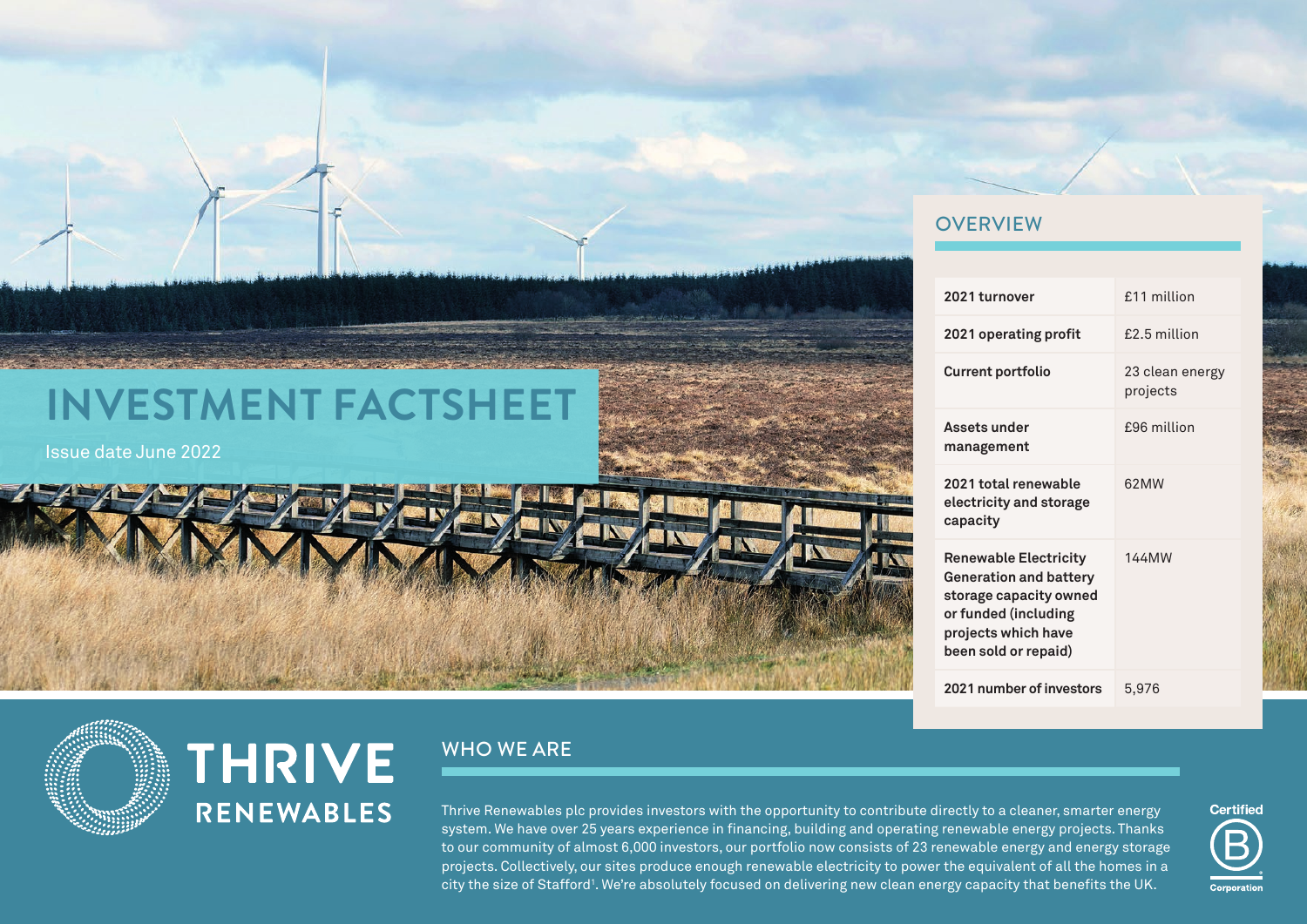### LATEST UPDATE

Building England's tallest onshore wind turbine: We've provided a £4 million loan to Ambition Community Energy to get its 100% community-owned wind project into construction. The 4.2MW turbine will generate enough clean electricity to power close to 3,000 homes – equivalent to the domestic use of Lawrence Weston, Bristol – and will make almost 120,000 tonnes of carbon emissions reductions over the course of its lifetime.

Annual results 2021: Operating profit of £2.5 million reported, on a turnover of £11 million. Our wind, solar and hydro projects generated over 110,000 MWh of renewable electricity, enough to power all the homes in a city the size of Stafford. This clean energy generation avoided the emission of over 49,500 tonnes of CO<sub>2</sub>e<sup>2</sup>.

Directors' Valuation: A combination of factors including a revaluation of our Feeder Road battery project, further increases in wholesale electricity prices and other operational factors have led us to update the valuation of the company. We have reported an 11p increase in the Directors' Valuation, up 5% from £2.24 to £2.35 per share. The updated valuation also takes into account any recommended dividend, to be voted on by shareholders at the AGM on the 28 June.

#### ENVIRONMENTAL IMPACT 2021



## CORPORATE SOCIAL RESPONSIBILITY



#### PROJECTS AND INVESTMENTS

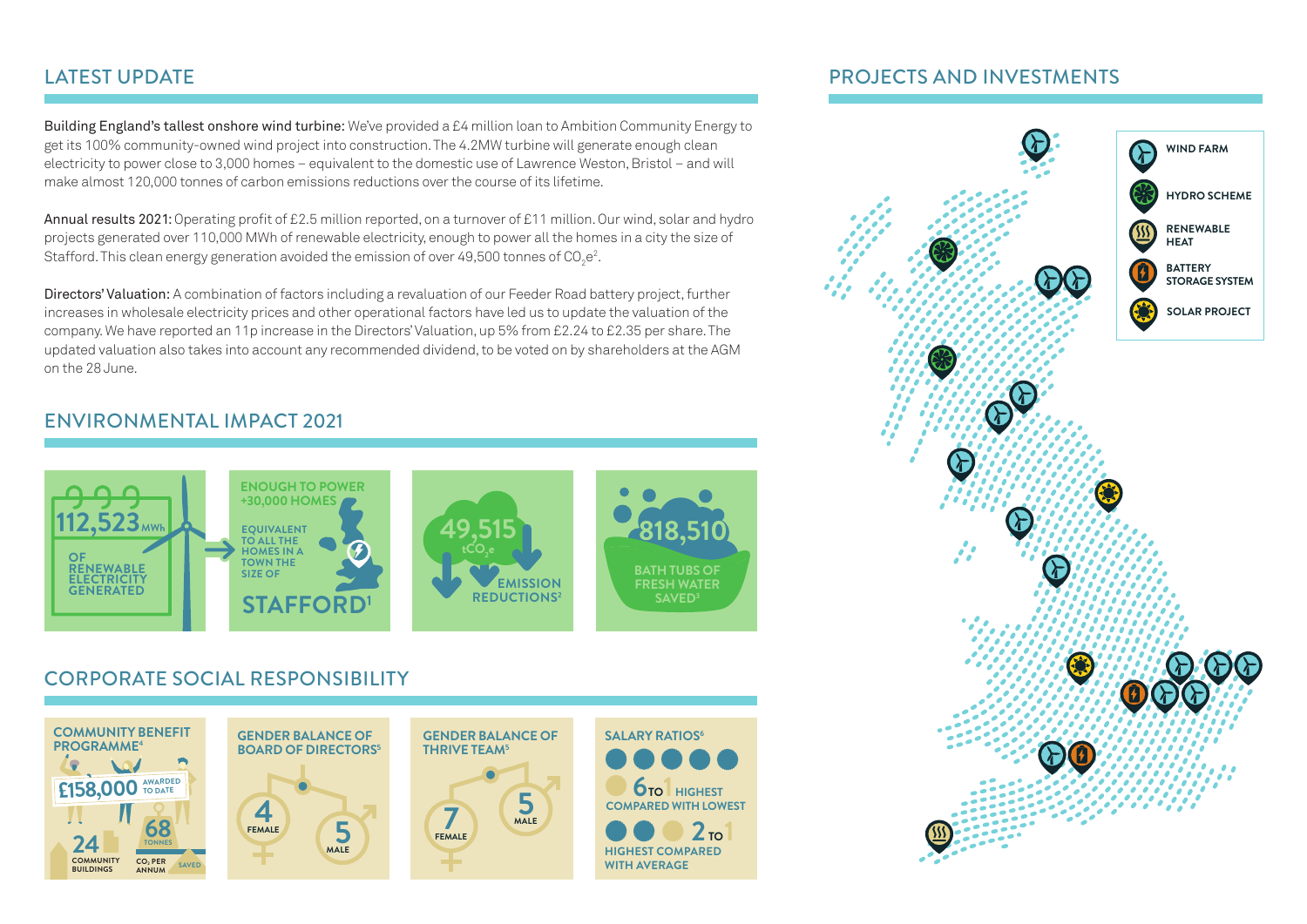## TRADING INFORMATION

Shares in Thrive Renewables are currently available to buy. They are traded through monthly share auctions run by experienced independent stockbroking partnership, James Sharp & Co. Monthly share auctions allow individuals and businesses to trade shares in companies like Thrive Renewables plc, that are not listed on a recognised investment exchange. Please be aware that there is no guarantee of being able to find a buyer for the shares, nor what price they might be willing to pay.

Visit www.thriverenewables.co.uk/investors for more details and to register.

Next auction dates: 7 July, 1 August

Contact: Tel 0161 762 3763 Email j.mcardle@jamessharp.co.uk

#### THRIVE RENEWABLES PLC - SHARE TRADING



Shares in issue: 22,759,187 Latest monthly share auction price: £2.12 per share Market Capitalisation (based on last average traded price): £48.3m



#### THRIVE RENEWABLES PLC - FINANCIAL PERFORMANCE



#### THRIVE RENEWABLES PIC -DIVIDEND HISTORY



Note: Past performance in paying dividends is no indication of likely